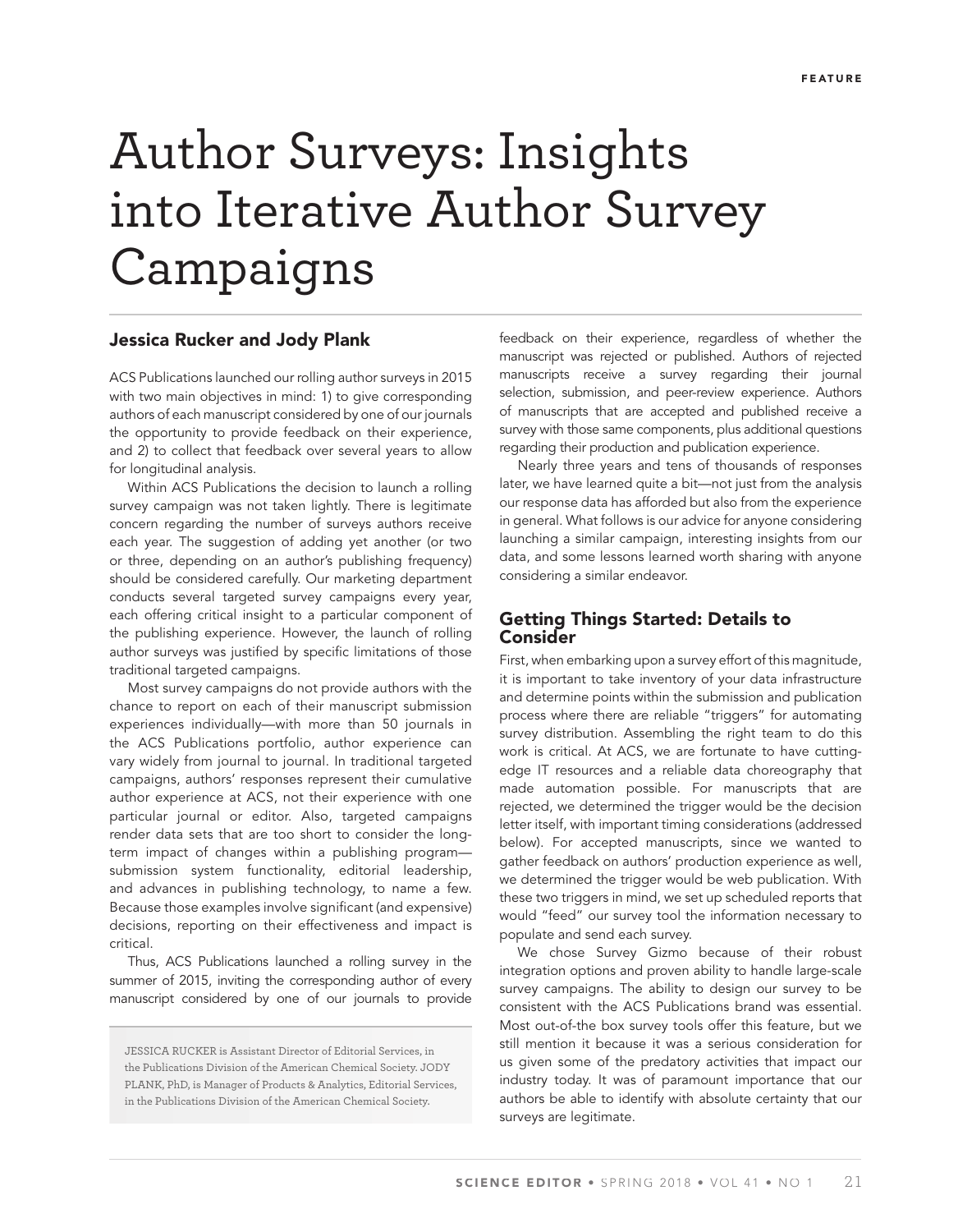## *CONTINUED*

It was not until develop ment of the technical foundation to support the survey was well underway that we begin drafting our survey content. As a project team, we dramatically underestimated the magnitude of this task. We highly recommend engaging with a firm that specializes in communicating with and seeking feedback from international audiences, as it is a delicate practice that should be approached carefully and with attention to both grammatical and cultural details. We learned during this step how nuanced the art of asking for feedback is, and how varied practices can be across geographic regions.

When drafting survey questions and response options, it is important to consider how those responses translate into data values, and ultimately how those values will meet your reporting needs. For example:

- Consider how you want to use/report the data before deciding on the question type. To understand how important several different aspects of the journal are to the authors, it may not be enough to have them assign a value to each aspect separately. It might be better if they rank the aspects from most to least important.
- In order to receive meaningful data values, response schemes such as "excellent, fair, poor, etc." should be consistent throughout the survey and correspond to numerical values for the purpose of reporting and analysis.
- Avoid using response schemes with an odd number, as the middle value offers little in the way of persuasive data, and many respondents will use that neutral option as a way to bypass the question, potentially watering down the response set.
- Provide a "N/A" option so respondents can bypass questions that did not apply to their experience (e.g., questions about peer review on manuscripts that were desk rejected).

The length of the survey is also an important consideration. Generally speaking, the longer the survey, the lower the response rate. It is important to look at the drafted survey and evaluate how important and "actionable" each question in the survey is. By "actionable" we mean, "Is there an action the organization can take if the authors give largely negative responses to the question asked?" Questions that fail to meet this standard will often increase the length of a survey at the expense of the completion rate without providing data of value.

*Test, test, and retest your surveys before launch, ideally with audiences that were not involved in the survey development.*

If you have specific reporting outcomes in mind, consider what information is contained in your survey distribution feed. We knew we wanted to report on survey responses at the journal and editor level, and we also wanted to look at responses based on whether manuscripts were peer reviewed. We set up our distribution feed to contain these data points so responses in Survey Gizmo could be matched to that information when surveys are returned. This has allowed us to filter our survey data to meaningful subsets of responses.

Finally—and perhaps it should go without saying test, test, and retest your surveys before launch, ideally with audiences that were not involved in the survey development. Our project team was mortified to discover the word "survey" was misspelled in one of our test runs. Beyond the wording and survey functionality, test the data exporting and reporting steps to verify there are not any surprises in this area. It is important to verify the data will integrate with your reporting software (if applicable) and is capable of generating the graphs, reports, and comparisons that you seek. Do not skip or rush this step.

### **What Have We Learned?**

By and large, our survey effort has been quite successful and has offered tremendous insights into how authors experience ACS as a publisher and where we stand to improve on that front. Still, we have learned a few important lessons from decisions that, if given the chance, we would not repeat in a future survey effort.

Our first lesson was particularly painful and involved poor timing regarding when our survey invitation was sent to authors whose manuscripts had been rejected. Since the surveys are sent regarding a specific submission, the journal name, manuscript title, and final decision are referenced in our invitation. We originally designed our rejection survey to go out one full day after the rejection decision was rendered by the editor, but in doing so we did not account for the fact that not everyone reads email on the weekend or while traveling. If an author did not check their email for two days, they would return to find our survey invitation higher up in their inbox than the actual decision letter (since emails are usually sorted chronologically) and discover their paper had been rejected by way of our survey invitation rather than the decision letter itself. Luckily (if you can call it luck), this issue surfaced relatively quickly, and we immediately adjusted our survey distribution settings so authors of rejected manuscripts are contacted two business days after the manuscript decision is communicated.

Our second major lesson was less painful, but equally surprising. When we launched our author surveys, we aspired to follow up personally with authors if such follow up seemed